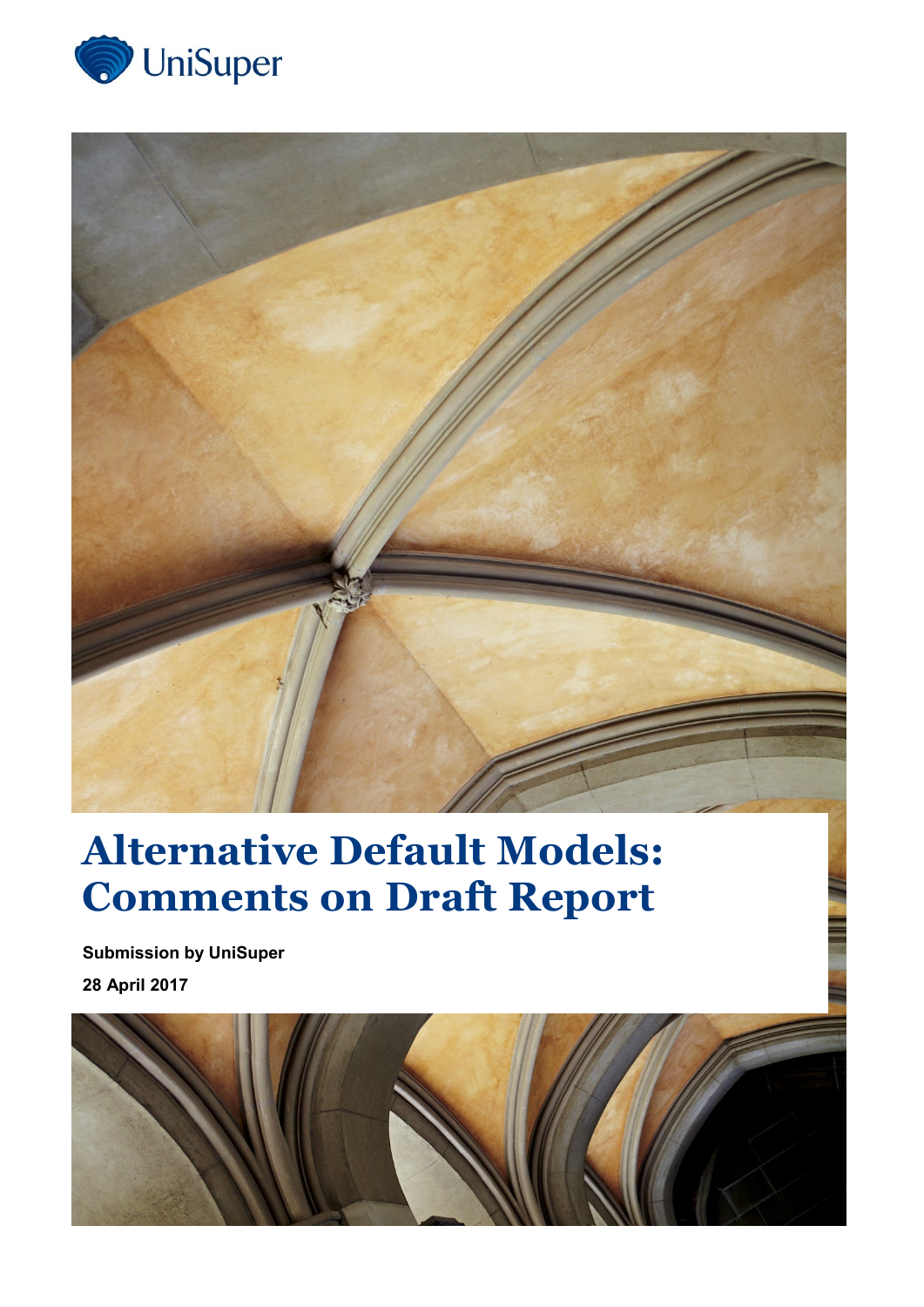

# **About UniSuper**

UniSuper<sup>1</sup> is the superannuation fund dedicated to people working in Australia's higher education and research sector. With approximately 400,000 members and \$58 billion in assets under management as at 31 March 2017, UniSuper is one of Australia's largest superannuation funds and has one of the very few open defined benefit schemes.

UniSuper, established in 1983 as a defined benefit (DB) scheme, was modelled broadly on then contemporary DB schemes in the Australian public sector and overseas peer funds. The benefit design from its outset offered full portability of benefits across all participating employers and coverage of all permanent employees in the sector, including general, academic and professional staff.

The multi-employer nature of UniSuper led to some important distinguishing features from its commencement, in particular:

- a fixed contribution rate of 14% of salary p.a. for employers and 7% of salary p.a. for contributing members;
- by covering the whole university sector, members can maintain defined benefit membership when transferring between employers within the sector;
- members can defer their benefits (so maintain membership) through periods when not employed in the university sector;
- a formula-based benefit related to member's salary, tenure and employment experience.

Over its foundation years, UniSuper succeeded in obtaining broad coverage of permanent employees in the Australian university sector and "folded in" a large number of legacy DB superannuation and pension schemes from individual institutions on a successor fund and/or optional transfer basis.

Today, 37 universities and roughly 200 related bodies are participating employers. The Defined Benefit Division (DBD) remains funded by a 14% employer contribution and 7% default member contribution (which members can reduce with appropriate benefit adjustments). Many members also receive an additional 3% "award" contribution paid into an associated accumulation account, making a total employer contribution of 17%.

We also manage two defined contribution, accumulation-style accounts. Accumulation 1 is for members who are not entitled to DBD membership, and Accumulation 2 is based on the same 14%/17% employer contributions paid by participating employers for those who exercise a form of choice and opt out of DBD membership.

-

 $1$  This submission has been prepared by UniSuper Management Pty Ltd (ABN 91 006 961 799), which acts as the administrator of the Trustee, UniSuper Limited (ABN 54 006 027 121).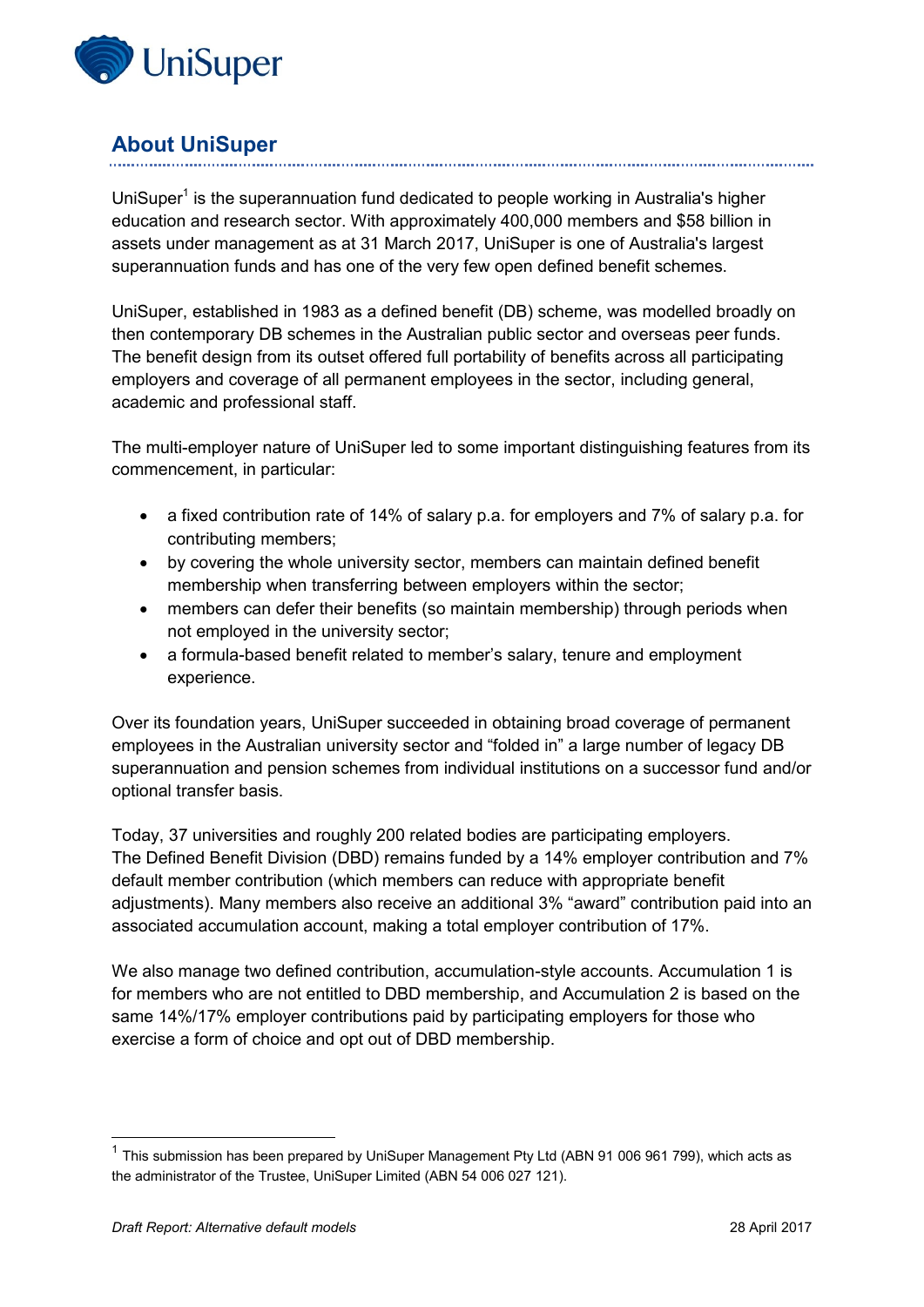

UniSuper is proud to be recognised as one of Australia's most awarded super funds. Over the years we have received a string of awards and high ratings from independent ratings and research agencies. We strive to offer our members an exceptional offering, from quality customer service through to a streamlined online experience and of course a competitive product suite. We have been recognised by SuperRatings, an independent superannuation research company, as a 'value for money' fund for 10 consecutive years (2006 - 2016). We were named 'Super Fund of the Year' in both 2015 and 2016 by Chant West and received 5 apples ratings for our Accumulation 1 and Accumulation 2 products. Our Accumulation products were also awarded a 10-year Platinum Performance rating by SuperRatings. These awards reflect our ongoing commitment to providing members with the highest quality products and services, along with our competitive investment returns.

UniSuper Management Pty Ltd would welcome the opportunity to discuss the submission further and to provide additional information in respect of the comments made in this submission. Should you have further queries, please contact Benedict Davies on 03 8831 6670 or at [benedict.davies@unisuper.com.au](mailto:benedict.davies@unisuper.com.au)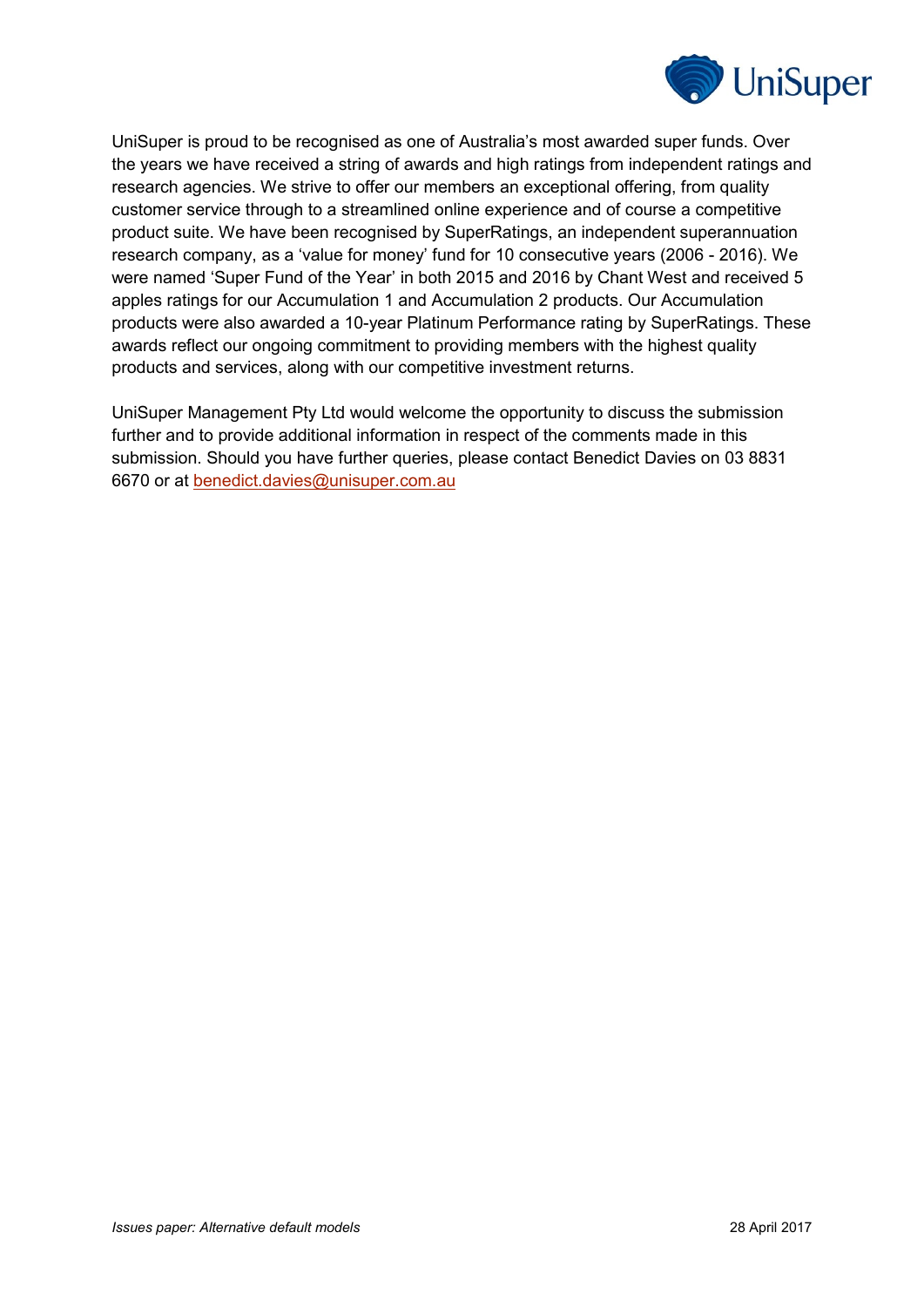

# **Draft Report: Alternative default models**

In our previous submission we highlighted that:

- default super plays a key role in the higher education sector and is important for a viable defined benefit scheme;
- well-considered defaults will not be homogenous;
- employees eligible to become members of a defined benefit scheme raise special issues; and
- from a risk perspective, our defined benefit (DB) scheme is the default membership for new members to reduce selection risk that may compromise the viability of the scheme for both existing and new members.

On our reading, the Draft Report is silent - or light in details - on a number of important issues, notably:

- What role (if any) there would be for defined benefit schemes under each of the alternative default models?
- The consequences of each of the alternative default models on existing DB schemes and their ongoing viability?
- The consequences of each of the alternative default models on the nascent market for new forms of collectively pooled pensions, in particular collective defined contribution (CDC) schemes?

We are concerned that the Draft Report does not adequately address the specific challenges associated with applying policies that have been designed largely for defined-contribution (DC) superannuation to the still large section of Australia's superannuation system that is either defined benefit or hybrid.

It is important to note that defined benefit superannuation cannot be thought of as nothing more than a legacy issue. UniSuper offers an open, viable and successful defined benefit scheme to approximately 10,000 new members each year. The total pool of defined benefit superannuation is also large. According to APRA's Annual Superannuation Bulletin (June 2016), there are 922,000 members with defined benefit accounts plus another 307,0000 with both defined benefit and defined contribution interests. For entities with more than four members, the total liabilities associated with defined benefit member are \$346 billion totalling more than 20% of the overall liability for member benefits.

Collectively-pooled arrangements, such as DB schemes, are not an historical oddity. In fact, future directions for product development across the superannuation industry suggest a return to many of the principles of collective-risk sharing which are central to DB schemes. Solutions to address the proposal emanating from the Financial System Inquiry (2014) for a Comprehensive Income Product for Retirement (CIPR) are likely to involve some riskpooling to address longevity risk. Further, Treasury is consulting on new rules for innovative income streams, including Collective Defined Contribution (CDC) and Group Self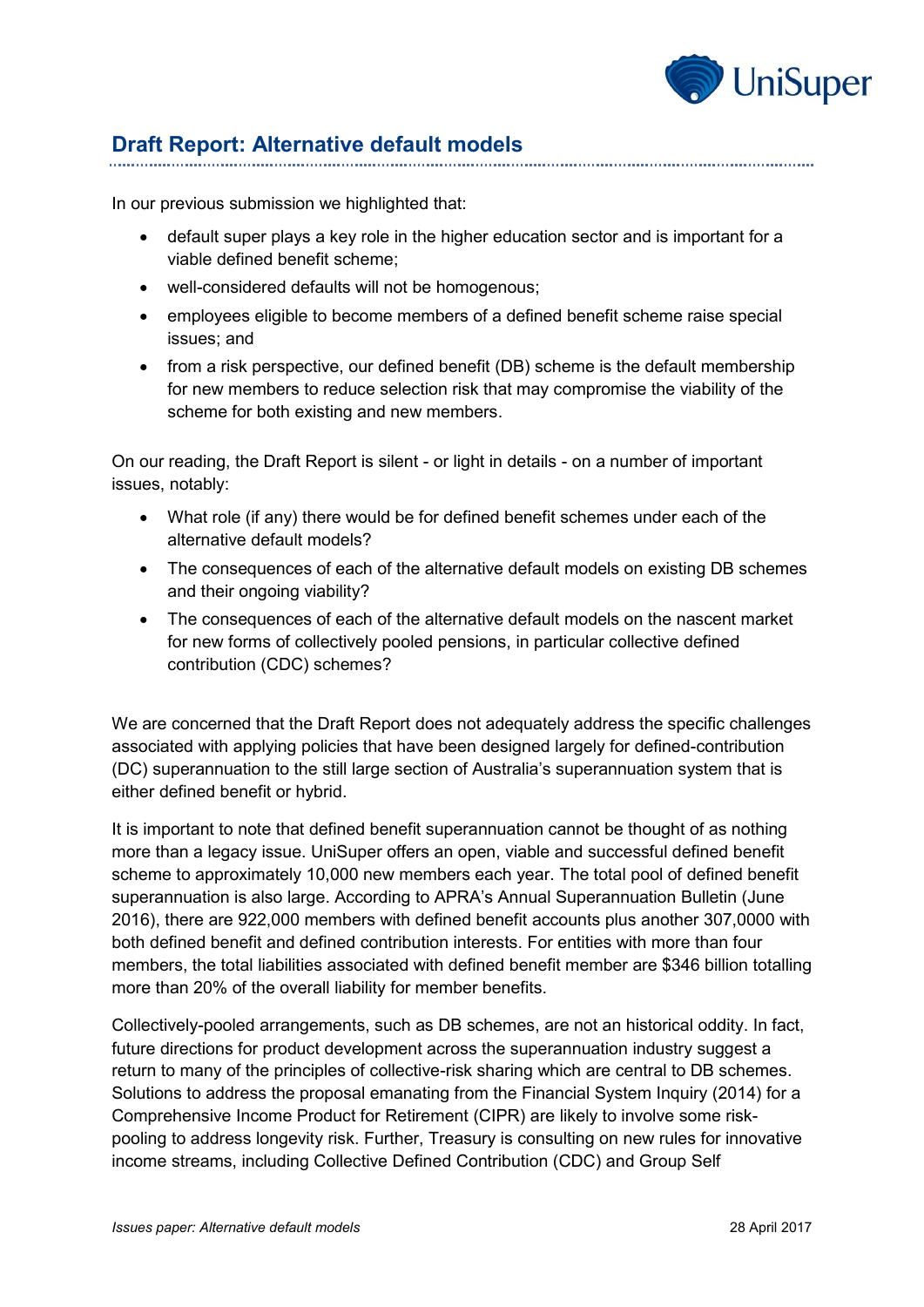

Annuitisation (GSA). In virtually every other retirement income market in the world where these products exist, there are elements of default.

We note that future directions for product development across the superannuation industry suggest a return to many of the principles of collective-risk sharing. The proposal for a Comprehensive Income Product for Retirement is likely to involve some risk-pooling to address longevity risk. While changes to default arrangements would not necessarily preclude collective risk pooling, it is easier and more efficient to pool risks between a wellunderstood and readily definable class or group of members in a particular sector, particularly where a trustee has a long-established relationship to a sector and has deep and extensive data on employment patterns, resignation and retirement ages, along with reliable mortality and life expectancy data.

#### **Current default arrangements**

UniSuper is the default superannuation fund in numerous enterprise agreements across the higher education sector.<sup>2</sup> In our case, there are two defaults: most full-time employees in the sector are defaulted into the Defined Benefit Division (DBD), while casual and contract employees are defaulted into our MySuper product unless they make an alternative decision.

The designs of both of our default products have been based on a strong understanding of the particular needs of employees in the higher education and research sector. Further, the design of our main default product – the DBD – was the culmination of many years of negotiations between universities and their stakeholders to bring about a multi-employer, portable default arrangement.

Given the current design and rules of the DBD, it is important that it is offered as a default to new members to limit selection risks (age, salary or health selection). If the DBD was available on an opt-in basis only, rather than as the default product, its viability may be compromised due to the increased risk of adverse selection which would also affect existing members. In the inter-related case, there is also a potential scale issue over the long term if those eligible to become defined benefit members (e.g. via a default mechanism) were no longer eligible, as the impact of funding risk on the DBD would become more material as the membership size reduced.

Policy makers have long recognised that DB schemes require special consideration. Parallels can be drawn with the existing Choice legislation that includes a specific exemption from Choice for *existing* defined benefit members. If Choice of Fund or Default rules were changed there are likely to be consequences for those who remain in the scheme, having the potential to put pressure on the funding viability of the scheme because there could be:

-

 $2$  UniSuper is named in the two higher education awards and in a third award on post-secondary education. Despite having default status in awards and EBAs, many new employees can still "opt out" of being a member of UniSuper. We have established rules, supported by enterprise agreements, that allow new employees the choice to join another fund and not UniSuper, particularly where an employee is already a member of another similar defined benefit scheme, such as the CSS or PSS, or is a visiting academic from overseas. These rules were also established to prevent members having duplicate superannuation accounts.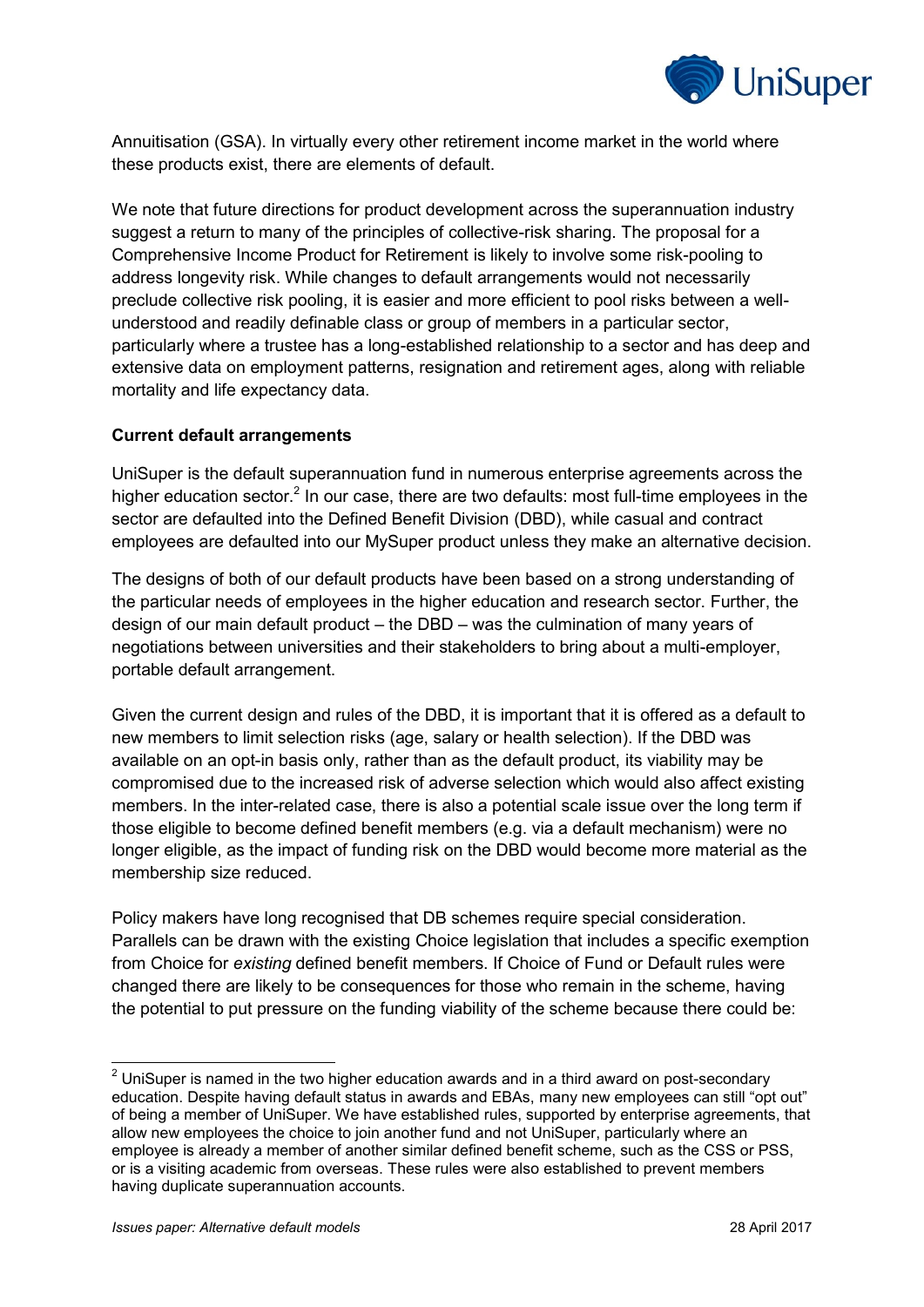

- Material numbers of DB members who choose to leave the DB and crystallise their defined benefits, which could lead to significant funding, asset valuation and liquidity issues
- A fundamental shift in the membership profile, creating future funding concerns for the benefits of remaining members
- Increased risk of adverse selection, exacerbated by a lower proportion of members remaining within the scheme

The occurrence of one or all of the above would, in all likelihood, place unacceptable strain on the DBD's funding level and endanger the ongoing viability of the scheme. In UniSuper's case, possible reductions in member benefits could be considered by the Trustee because the fund has neither a government (or employer) guarantee nor recourse to additional employer contributions.

We believe there continue to be very strong reasons why DB schemes need special consideration in developing alternative default models. Our preference would be for an exemption that would allow multi-employer DB arrangements – such as ours – to be exempted from any new default requirements i.e. employers and employee representatives continue to be able to choose or enter into industrial agreements that include a defined benefit scheme as a default.

## **UniSuper's DBD has an enviable record**

Our DB scheme has been in operation for over 30 years. Under current default arrangements, we have been able to establish a successful, well-funded, innovative and *open* DB scheme – a rarity when compared to many other schemes around the world. In contrast to accumulation products (which are directly exposed to investment volatility), DB schemes aim to deliver a more predictable formula-based benefit. The DB structure offers members far greater certainty in planning for their retirement, achieving this through pooling members' assets to smooth investment experience, ultimately providing a stable (formulabased) benefit that is not directly exposed to the volatility of investment markets. Over three decades, and many economic cycles, no UniSuper DB member has had any reduction to their accrued defined benefit. Even after the Global Financial Crisis (GFC), defined benefits accrued by members were not affected. Many Australians have not been so fortunate.

We also have a default MySuper product for accumulation members, typically casual and contract employees in the higher education sector. In developing our accumulation MySuper offering, we undertook extensive modelling of the level of retirement benefit required to ensure that members have adequate replacement income. The objectives of our MySuper investment strategy are formulated on the outcome of that modelling.

We are proud that our default products are anything but homogenous and are based on an intimate knowledge of our members and the employment patterns, salaries and circumstances particular to the higher education sector.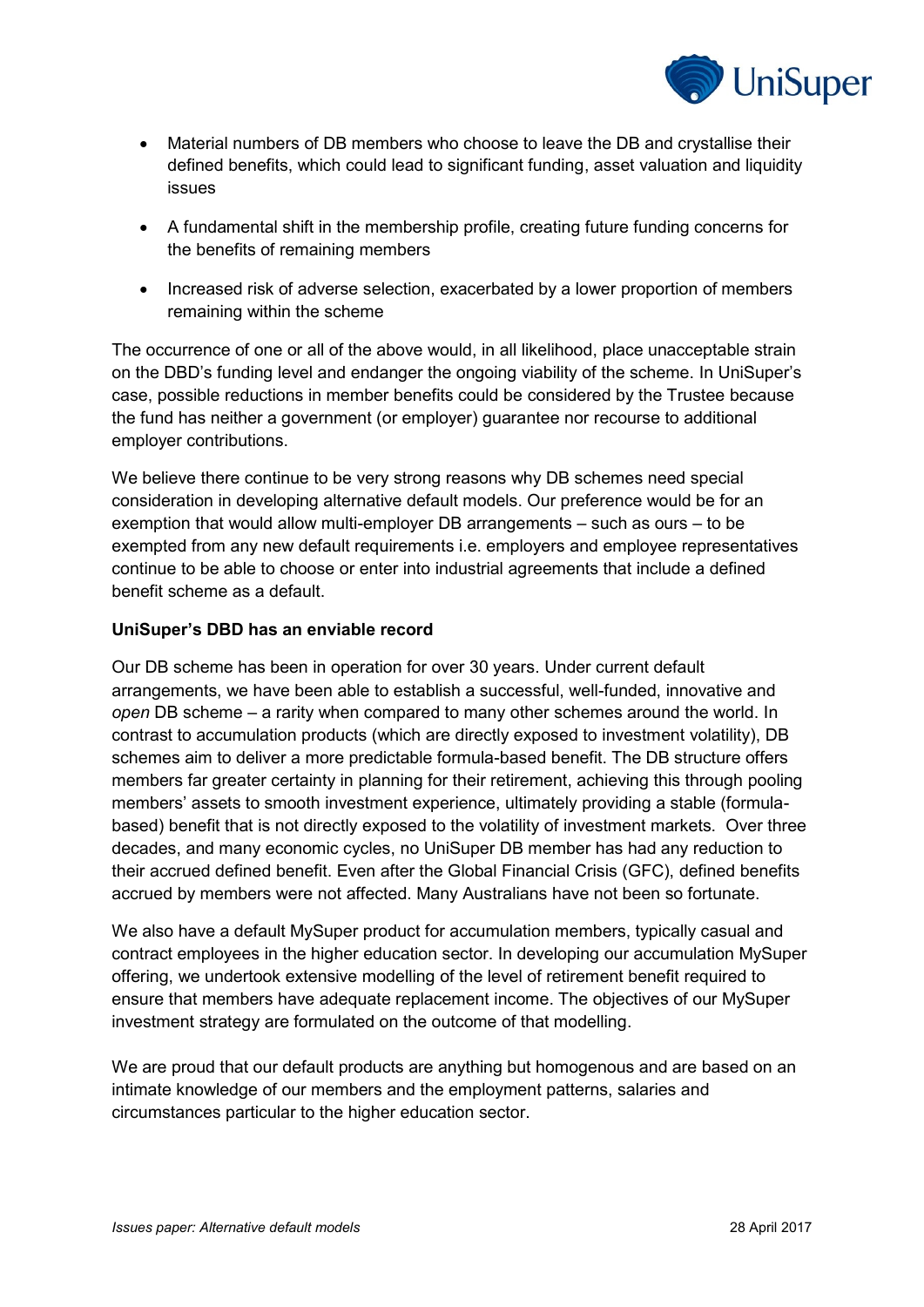

## **Even with default arrangements, members receive many choices and sometimes greater choices**

Under current default arrangements, full time employees in the higher education sector are defaulted into our DBD but have up to 24 months to choose between the DBD and our accumulation option. If a member chooses the accumulation option, there are fund rules in place which allow members at most universities to have an amount equivalent to the SG contributions paid to a fund of their choice, with the difference (making up the balance of the mandated 17%) paid to UniSuper.

The outcome of these arrangements is that our members have a number of choices. Not only is there a choice to cease being a defined benefit member within 24 months of joining, there is also a positive choice to *remain* a defined benefit member. We believe that this choice would be put at risk if default arrangements did not exclude employees eligible to become defined benefit members.

While changes to default arrangements would not necessarily preclude collective risk pooling, it is easier and more efficient to pool risks between a well-understood and readily definable class or group of members in a particular sector. UniSuper, for example, has a long-established relationship with the higher education and research sector. This has allowed us to collect and analyse extensive data on employment patterns, resignation and retirement ages, as well as reliable mortality and life expectancy data. We use this information in developing new products to address the diverse needs for income in retirement, as well as continually assessing the suitability of existing product options.

If default arrangements were to change, large amounts of this sectoral-based expertise and knowledge could be lost which would make it harder to tailor products, insurance and lifetime income streams to a significant number of Australians. The potential changes in membership profile and scale caused by the change in default arrangement would also potentially place unacceptable strain on the DBD's funding level and endanger the ongoing viability of the scheme.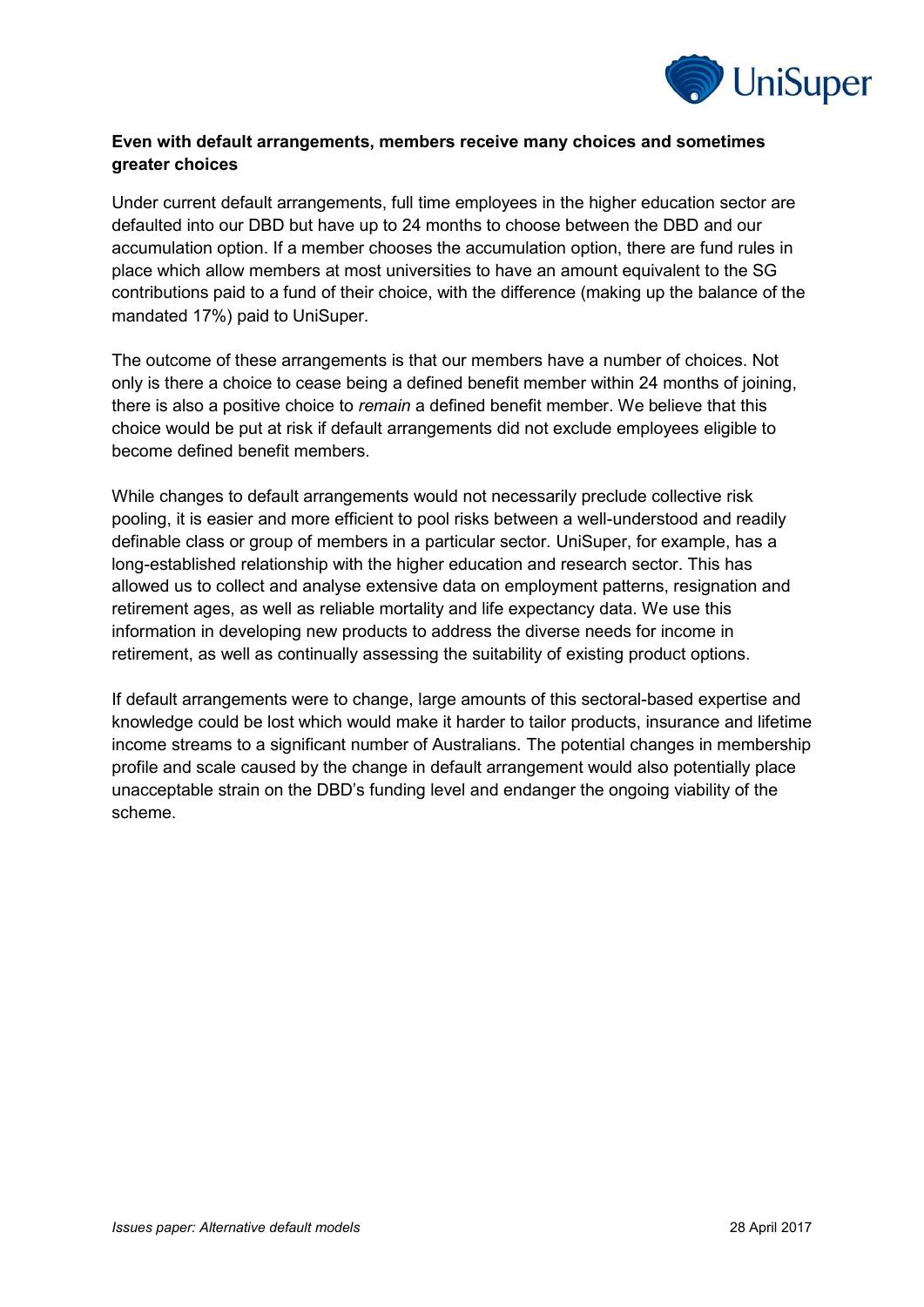

## **Comments on Alternative Default Models**

UniSuper is singularly focused on the higher education and research sector, and it is unlikely that we would participate in a fee-based auction (Model 4) or a multi-criteria tender (Model 3). That is because our focus remains on servicing our existing membership base in the higher education sector with a unique product offering: a multi-employer DB scheme and an award-winning MySuper product, both of which have been developed to meet the needs of the employees in that sector.

For similar reasons, we would be unlikely to apply to be shortlisted under Assisted Employee Choice (Model 1).

While the Assisted Employer Choice (with employee protections) raises fewer issues for a fund like UniSuper, if Model 2 were to be introduced, it should apply only to defined contribution-style products.

#### **Comments on the quality filters**

There are a number of proposed quality filters in the Draft Report, some of which could bring about certain benefits. However, we believe any quality filters should only apply to defined contribution-style products. Defined benefit products are distinctly different and the scheme's rules and appropriate prudential oversight already have a similar (if not more stringent) effect to a quality filter.

One option, which fits into current legislation, would be for the Fair Work Commission to apply a quality filter to MySuper products as part of establishing a Default Superannuation List.

We note from the Draft Report that the Commission "is not assessing the current arrangements and will not draw conclusions on the merits of retaining responsibility for selecting default products within the Fair Work Commission."<sup>3</sup>

UniSuper made an application for our MySuper product to be listed in, and only in, the higher education awards. We are open to that process being revisited. We are also open to alternative processes involving different assessors.

Another alternative model which has been utilised in other markets is for price (fees) alone to be used as a filter as part of a "cap and compete" policy for default funds. Such a policy has been introduced in the UK, where fees for defined contribution pension plans are capped at 75 basis points. While we make no comment on what fee level would be appropriate in an Australian context, if such a policy were to be introduced, it would need to be matched with additional integrity measures to ensure that fees were not simply traded off for lower services and lower investment returns.

Even with a quality filter – however designed and applied – we still believe that employers must continue to have a key role to play in allocating default members (particularly where employers have acted together to bring about a multi-employer superannuation scheme).

\_\_\_\_\_\_\_\_\_\_\_\_\_\_\_\_\_\_\_\_\_\_\_\_\_\_\_\_\_\_\_\_\_\_\_<br><sup>3</sup> Productivity Commission, Draft Report: Approach to Developing Alternative Default Models, p 83